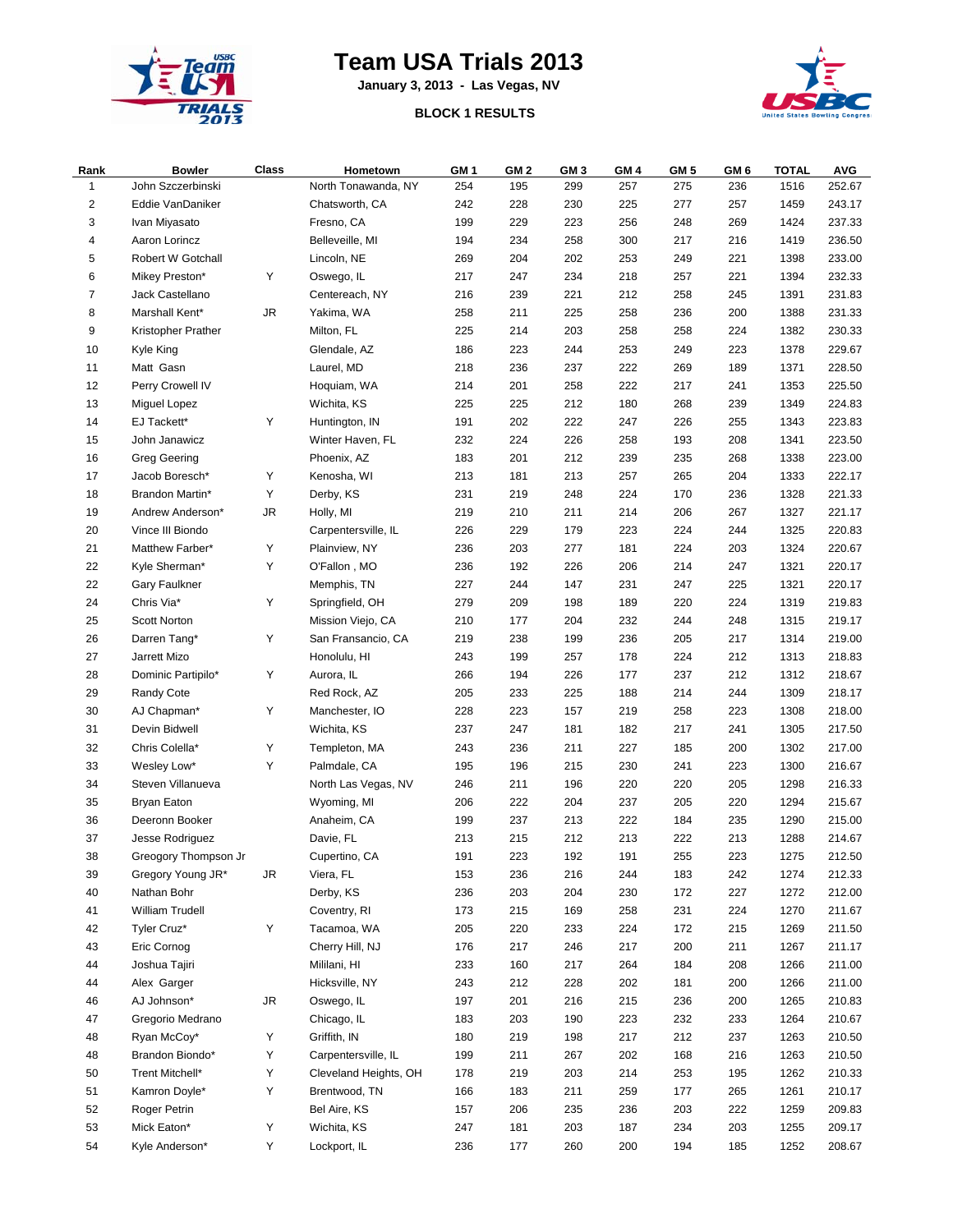| Rank | <b>Bowler</b>         | Class | Hometown              | GM 1 | GM <sub>2</sub> | GM 3       | GM <sub>4</sub> | GM <sub>5</sub> | GM 6 | <b>TOTAL</b> | <b>AVG</b> |
|------|-----------------------|-------|-----------------------|------|-----------------|------------|-----------------|-----------------|------|--------------|------------|
| 55   | Kristopher George     |       | Las Vegas, NV         | 211  | 204             | 174        | 225             | 223             | 210  | 1247         | 207.83     |
| 56   | <b>Jay Futrell</b>    |       | Derby, KS             | 208  | 246             | 202        | 147             | 198             | 243  | 1244         | 207.33     |
| 57   | <b>Jake Peters</b>    |       | Decatur, IL           | 236  | 212             | 207        | 168             | 196             | 223  | 1242         | 207.00     |
| 58   | Cory Barber*          | Υ     | Rochester, NY         | 227  | 190             | 206        | 203             | 211             | 200  | 1237         | 206.17     |
| 58   | Steve Lemke           |       | Nacagdoches, TX       | 159  | 210             | 212        | 231             | 228             | 197  | 1237         | 206.17     |
| 60   | Aaron Childree        |       | Panama City, FL       | 207  | 235             | 265        | 184             | 210             | 135  | 1236         | 206.00     |
| 61   | <b>Steve Smith</b>    |       | San Diego, CA         | 224  | 234             | 209        | 194             | 182             | 192  | 1235         | 205.83     |
| 62   | David Shaefer         |       | Manteca, CA           | 206  | 179             | 202        | 246             | 199             | 198  | 1230         | 205.00     |
| 62   | <b>Wesley Edwards</b> |       | Blue Springs, MO      | 208  | 215             | 244        | 193             | 223             | 147  | 1230         | 205.00     |
| 64   | Alex Weaver*          | Υ     | Elkhart, IN           | 213  | 209             | 222        | 202             | 176             | 203  | 1225         | 204.17     |
| 65   | Armando Godoy*        | Y     | Stockton, CA          | 202  | 193             | 199        | 236             | 231             | 162  | 1223         | 203.83     |
| 66   | Anthony Santos        |       | Buena Park, CA        | 224  | 186             | 212        | 200             | 189             | 211  | 1222         | 203.67     |
| 66   | Christopher Rozanski* | Υ     | Winter Springs, FL    | 199  | 214             | 206        | 190             | 233             | 180  | 1222         | 203.67     |
| 68   | Nick Cooper*          | Y     | Clarkston, MI         | 250  | 169             | 214        | 180             | 194             | 208  | 1215         | 202.50     |
| 69   | Joshua Taylor*        | Υ     | Riverside, CA         | 168  | 168             | 236        | 165             | 226             | 248  | 1211         | 201.83     |
| 70   | Adam Chase            |       | Seaford, NY           | 155  | 191             | 246        | 210             | 171             | 234  | 1207         | 201.17     |
| 71   | Michael Fujita        |       | Davis, CA             | 241  | 188             | 202        | 214             | 177             | 184  | 1206         | 201.00     |
| 72   | Dwight Woods*         | Υ     | Lawrenceburg, TN      | 172  | 200             | 214        | 167             | 203             | 249  | 1205         | 200.83     |
| 73   | Kenneth Benoit*       | Y     | Wichita, KS           | 159  | 209             | 177        | 258             | 190             | 211  | 1204         | 200.67     |
| 74   | Oscar Chan*           | Y     | Diamond Bar, CA       | 170  | 226             | 224        | 172             | 220             | 190  | 1202         | 200.33     |
| 75   | James Kraushaar*      | Υ     | Crown Point, IN       | 213  | 224             | 202        | 199             | 160             | 203  | 1201         | 200.17     |
| 76   | Geoffrey Young        |       | Wichita, KS           | 217  | 206             | 157        | 211             | 193             | 216  | 1200         | 200.00     |
| 76   | Riely Chin*           | Υ     | Tracy, CA             | 159  | 192             | 190        | 222             | 268             | 169  | 1200         | 200.00     |
| 78   | Dylan Burns*          | Y     | Garden City, KS       | 209  | 168             | 164        | 227             | 225             | 205  | 1198         | 199.67     |
| 78   | Mark Curtis Jr.       |       | Torrance, CA          | 182  | 226             | 216        | 215             | 197             | 162  | 1198         | 199.67     |
| 80   |                       | Y     | Faribault, MN         | 212  | 193             |            | 172             |                 | 224  |              | 199.50     |
| 81   | Brennan Haugh*        |       |                       | 190  | 201             | 173<br>221 | 227             | 223<br>156      | 197  | 1197<br>1192 | 198.67     |
|      | Brandon Kaup          |       | Lincoln, NE           |      |                 |            | 210             |                 |      |              | 198.33     |
| 82   | <b>Brandon Kraye</b>  |       | La Habra, CA          | 137  | 213             | 215        |                 | 205             | 210  | 1190         |            |
| 83   | Max Potash            |       | Arlington Heights, IL | 202  | 199             | 208        | 176             | 201             | 203  | 1189         | 198.17     |
| 83   | William Duen*         | Υ     | Orlando, FL           | 247  | 191             | 198        | 187             | 188             | 178  | 1189         | 198.17     |
| 83   | David Lance*          | Y     | Merrill Island, FL    | 229  | 153             | 231        | 180             | 222             | 174  | 1189         | 198.17     |
| 86   | Casey Shephard*       | Y     | Portage, MI           | 174  | 201             | 211        | 229             | 181             | 192  | 1188         | 198.00     |
| 86   | <b>Travis Hewitt</b>  |       | Davis, CA             | 179  | 223             | 163        | 188             | 268             | 167  | 1188         | 198.00     |
| 86   | Alex Martin*          | Υ     | Smyrna, GA            | 208  | 191             | 197        | 208             | 222             | 162  | 1188         | 198.00     |
| 89   | Rhino Page            |       | Dad City, FL          | 217  | 180             | 229        | 160             | 214             | 186  | 1186         | 197.67     |
| 90   | Bobby Phillips*       | Υ     | Roscoe, IL            | 207  | 224             | 183        | 216             | 168             | 185  | 1183         | 197.17     |
| 91   | Jordan Ferrer         |       | Henderson, NV         | 182  | 211             | 267        | 150             | 176             | 192  | 1178         | 196.33     |
| 91   | Collin Lovejoy*       | Υ     | Wakonda, SD           | 225  | 209             | 158        | 194             | 210             | 182  | 1178         | 196.33     |
| 93   | <b>Blake Demore</b>   |       | Springfield, MO       | 172  | 195             | 164        | 267             | 215             | 164  | 1177         | 196.17     |
| 94   | David Schwartz*       | Υ     | Racine, WI            | 161  | 190             | 168        | 236             | 200             | 221  | 1176         | 196.00     |
| 95   | Thomas Hagler         |       | Tamarac, FL           | 199  | 210             | 181        | 158             | 222             | 201  | 1171         | 195.17     |
| 95   | <b>Tyler Vostry</b>   |       | Plainfield, IL        | 197  | 197             | 208        | 201             | 192             | 176  | 1171         | 195.17     |
| 97   | Justin Mandell*       | Y     | Orlando, FL           | 230  | 179             | 180        | 216             | 195             | 170  | 1170         | 195.00     |
| 98   | Benjamin Walk*        | Y     | Allen, TX             | 243  | 150             | 159        | 212             | 201             | 202  | 1167         | 194.50     |
| 98   | Nathan Walker         |       | San Diego, CA         | 144  | 158             | 225        | 199             | 240             | 201  | 1167         | 194.50     |
| 100  | Alan Mojado           |       | Fallbrook, CA         | 188  | 162             | 191        | 198             | 199             | 228  | 1166         | 194.33     |
| 100  | Terrence Robinson*    | Υ     | San Bernardino, CA    | 201  | 191             | 172        | 190             | 212             | 200  | 1166         | 194.33     |
| 100  | Aaron Yuratovich*     | Y     | Olathe, KS            | 247  | 200             | 167        | 160             | 203             | 189  | 1166         | 194.33     |
| 103  | Justin Gartner        |       | Omaha, NE             | 182  | 232             | 173        | 177             | 211             | 188  | 1163         | 193.83     |
| 104  | Devyn Williams*       | Υ     | Anchorage, AK         | 164  | 196             | 203        | 217             | 206             | 175  | 1161         | 193.50     |
| 105  | <b>Tyler Schmitz</b>  |       | Green Bay, WI         | 200  | 171             | 223        | 195             | 183             | 186  | 1158         | 193.00     |
| 106  | Russ Oviatt*          | Υ     | Sioux Falls, SD       | 217  | 182             | 203        | 215             | 184             | 156  | 1157         | 192.83     |
| 107  | Tyler Carroll*        | Y     | Roanoke, IN           | 209  | 197             | 224        | 175             | 174             | 177  | 1156         | 192.67     |
| 108  | Michael Coffey*       | JR    | Melbourne, FL         | 175  | 214             | 160        | 208             | 196             | 201  | 1154         | 192.33     |
| 108  | Daniel Kimmer*        | Y     | Clearwater, MN        | 214  | 188             | 179        | 195             | 183             | 195  | 1154         | 192.33     |
| 108  | Rob Piroozshad        |       | Irvine, CA            | 177  | 183             | 256        | 193             | 162             | 183  | 1154         | 192.33     |
| 111  | Jordan Plunkett       |       | Everett, WA           | 204  | 220             | 150        | 221             | 134             | 224  | 1153         | 192.17     |
| 112  | JT Jackson            |       | Van Nuys, CA          | 189  | 196             | 201        | 190             | 191             | 184  | 1151         | 191.83     |
| 112  | Aaron Yamamoto*       | Υ     | Honolulu, HI          | 178  | 170             | 244        | 164             | 216             | 179  | 1151         | 191.83     |
| 112  | Ronnie Fujita*        | Υ     | El Sobrante, CA       | 164  | 177             | 179        | 216             | 241             | 174  | 1151         | 191.83     |
|      |                       |       |                       |      |                 |            |                 |                 |      |              |            |